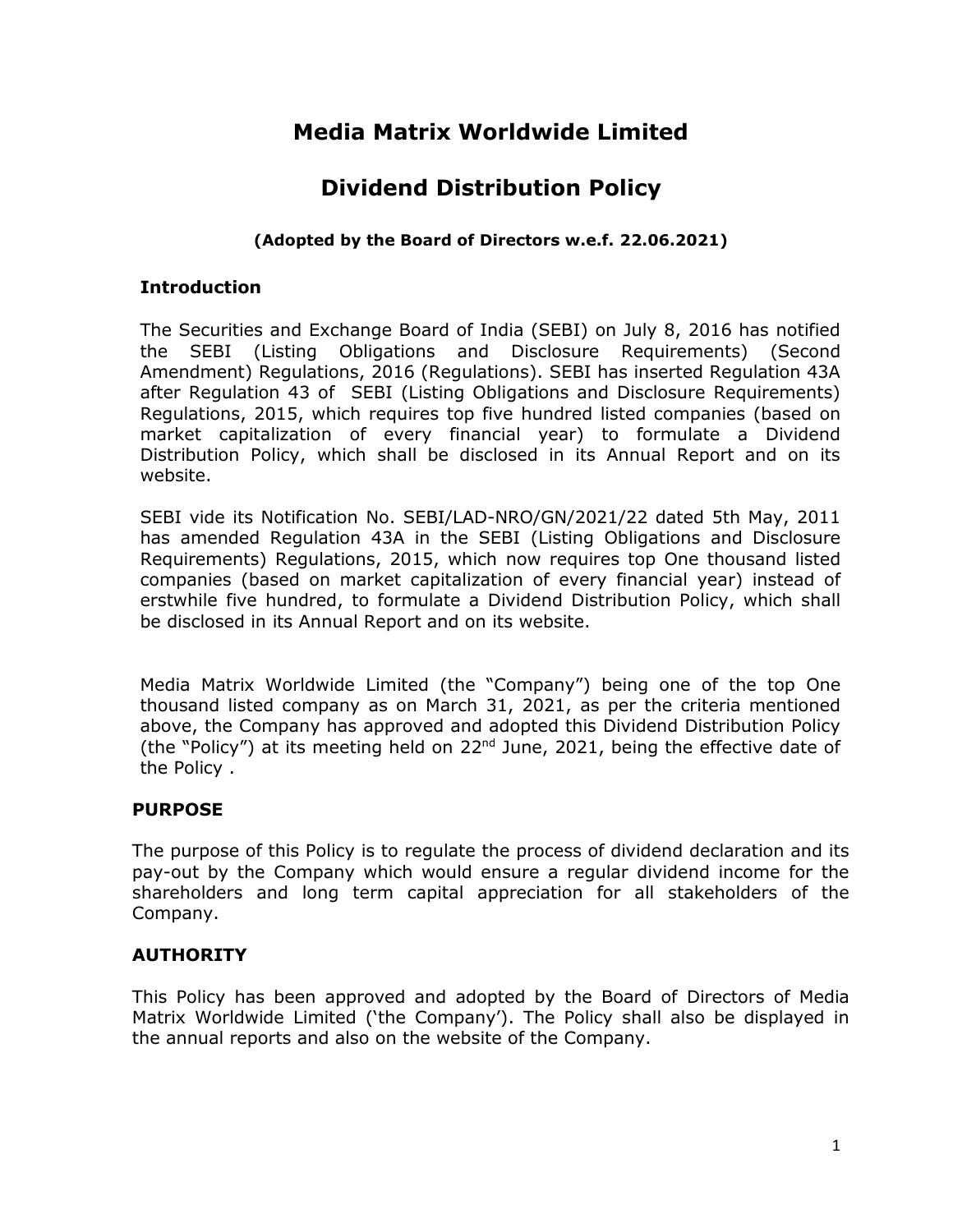## **FORMS OF DIVIDENDS**

The Companies Act provides for two forms of Dividend:

### **Final Dividend**

The final dividend is paid once for the financial year after the annual accounts are prepared. The Board of Directors of the Company has the power to recommend the payment of final dividend to the shareholders for their approval at the general meeting of the Company.

The declaration of final dividend shall be included in the ordinary business items that are required to be transacted at the Annual General Meeting.

#### **Interim Dividend**

This form of dividend can be declared by the Board of Directors one or more times in a financial year as may be deemed fit by it. The Board of Directors shall have the absolute power to declare interim dividend during the financial year, in line with this policy.

The Board should consider declaring an interim dividend after finalization of quarterly/ half yearly financial results. This would be in order to supplement the annual dividend or to reward shareholders in exceptional circumstances.

## **QUANTUM OF DIVIDEND AND DISTRIBUTION**

Dividend payout in a particular year shall be determined after considering the operating and financial performance of the Company and the cash requirement for financing the Company's future growth.

In line with the past practice, the payout ratio is expected to grow in accordance with the profitable growth of the Company under normal circumstances.

#### **DECLARATION OF DIVIDEND**

Dividend shall be declared or paid only out of-

- 1. Current financial year's profit:
	- a. after providing for depreciation in accordance with law;
	- b. after transferring to reserves such amount as may be prescribed or as may be otherwise considered appropriate by the Board at its discretion.
- 2. The profits for any previous financial year(s) after providing for depreciation in accordance with law and remaining undistributed; or
- 3. out of 1) & 2)both.

The circumstances under which shareholders may not expect dividend/or when the dividend could not be declared by the Company shall include, but are not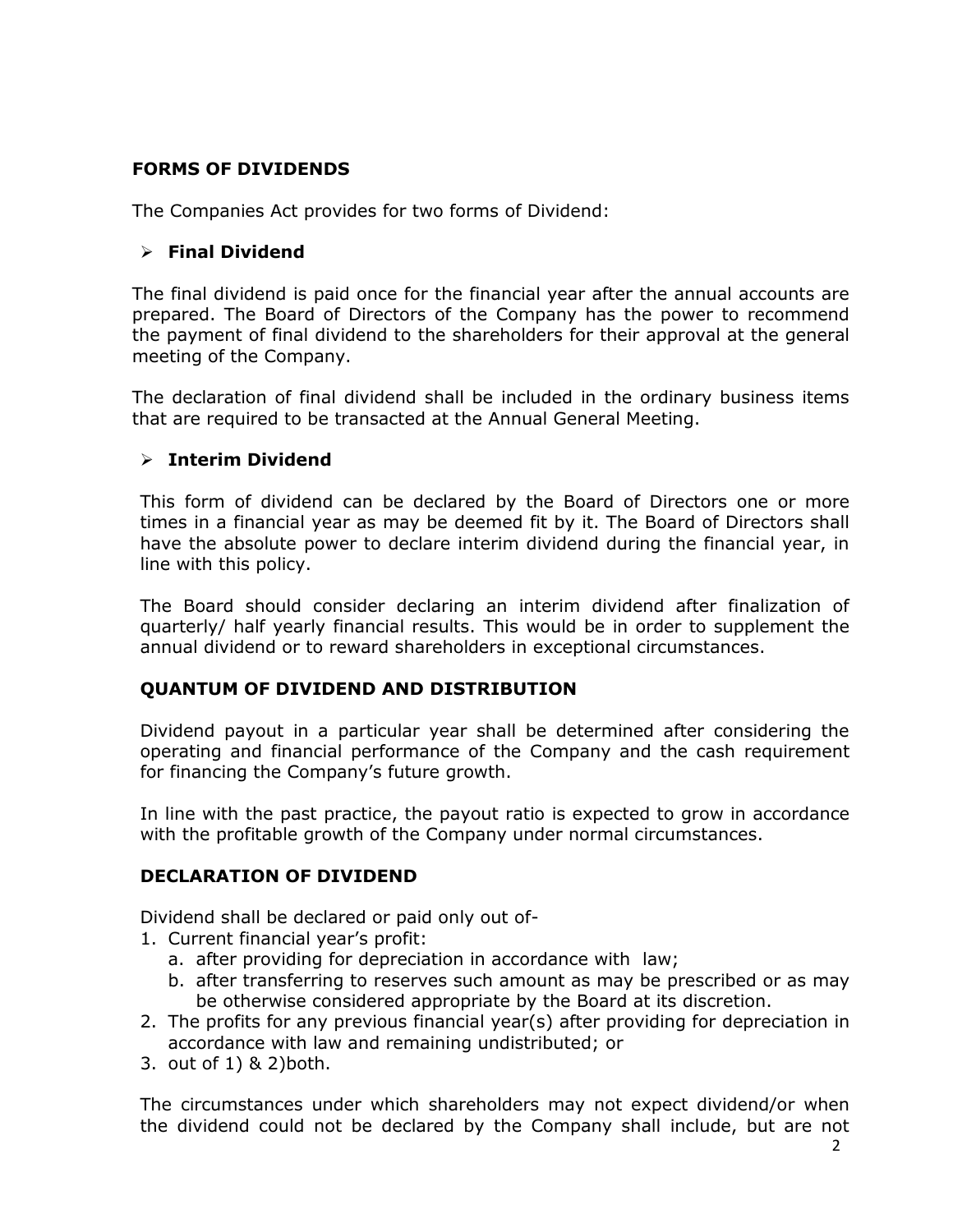limited to, the following:

- Whenever it undertakes any acquisitions or joint ventures requiring allocation of capital;
- the Board considers it appropriate to retain profit for future expansion;
- Higher working capital requirements adversely impacting free cash flow;
- To infuse funds for the growth of the company;
- Due to operation of any other law in force;
- Due to losses incurred by the Company and the Board considers it appropriate not to declare dividend for any particular year;
- Due to any restrictions and covenants contained in any agreement as may be entered with the Lenders, and
- Any other circumstances as deemed fit by the Board

# **FACTORS AFFECTING DIVIDEND DECLARATION:**

The Dividend pay-out decision of any company, depends upon certain external and internal factors-

# **External Factors:**

- Legal/ Statutory Provisions and Regulatory concern: The Board should keep in mind the restrictions imposed by Companies Act, any other applicable laws with regard to declaration and distribution of dividend. Further, any restrictions on payment of dividends by virtue of any regulation as may be applicable to the Company may also impact the declaration of dividend.
- State of Economy: The Board will endeavor to retain larger part of profits to build up reserves to absorb future shocks in case of uncertain or recessionary economic conditions and in situation where the policy decisions of the Government have a bearing on or affect the business of the Company.
- Nature of Industry: The nature of industry in which a company is operating, influences the dividend decision. Like the industries with stable demand throughout the year are in a position to have stable earnings and thus declare stable dividends.
- Taxation Policy: The tax policy of a country also influences the dividend policy of a company. The rate of tax directly influences the amount of profits available to the company for declaring dividends.
- Capital Markets: In case of unfavorable market conditions, Board may resort to a conservative dividend pay-out in order to conserve cash outflows and reduce the cost of raising funds through alternate resources.

# **Internal Factors:**

Apart from the various external factors, the Board shall take into account various internal factors including the financial parameters while declaring dividend, which inter alia will include-

 Magnitude and Stability of Earnings: The extent of stability and magnitude of company's earnings will directly influence the dividend declaration. Thus, the